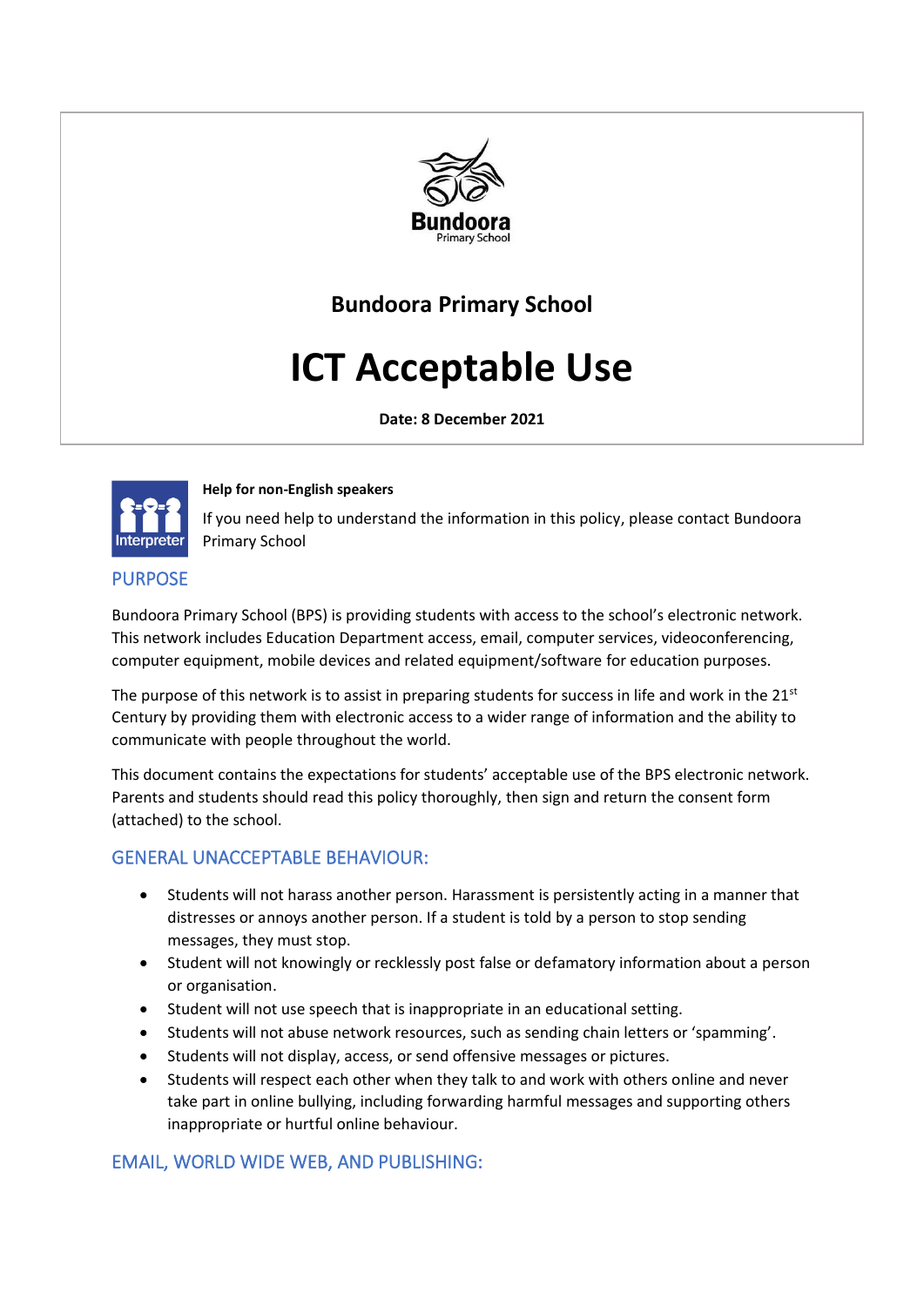- Students will follow all teacher instructions regarding the use of the internet and email.
- Students will always use the internet and email in a responsible manner.
- Students will ensure that any email they send does not contain inappropriate content.
- When using the internet, student will only access appropriate information, which is relevant to their work. Student will make no attempt to access inappropriate material.
- Student will not go looking for rude or offensive sites.
- Students will ask their teachers for permission if they want to get pictures or information from the web.
- Students will talk to their teachers or another adult if:
	- a. They need help online
	- b. They are not sure what they should be doing on the internet
	- c. They come across sites which are not suitable for our school.
	- d. Someone writes something they don't like or makes them, and their friends feel uncomfortable or asks them to provide information that they know is private.
	- e. They feel that the welfare of other students at the school is being threatened.
- Students agree to use online classroom access and communication tools such as email, wikis and blogs to enhance their ability to access classroom curriculum material. Students will not include unsuitable material or inappropriate language while using these systems.

## PERSONAL SAFETY

- Students will not share personal contact information about themselves or other people. Personal contact information includes address, telephone or school address.
- Students will promptly disclose to a teacher any message received that is inappropriate or makes the student feel uncomfortable.
- Students will only use their first name on the Web and email communications.
- Students will respect the privacy of teachers and fellow students by not giving out their personal details or reading their emails.

### HARDWARE AND PERIPHERALS:

- Students will take great care of all ICT equipment in the school. This includes computers, iPads, televisions, projectors, digital cameras, printers, scanners, microphones and headphones.
- Students will use the technology for learning, use the equipment properly and not interfere with the work or data of another student.

### SOFTWARE AND FILES:

- Software is available to all students to be used as an educational resource. No student may install, upload, or download software without permission from the school.
- Students will not bring or download unauthorized programs, including games, to the school or run them on school computers.
- Authorised teachers can access files stored on the school network. Routine maintenance and monitoring of the BPS electronic network will be carried out. Students should not expect that files stored on school servers are private.

# VIDEOCONFERENCE: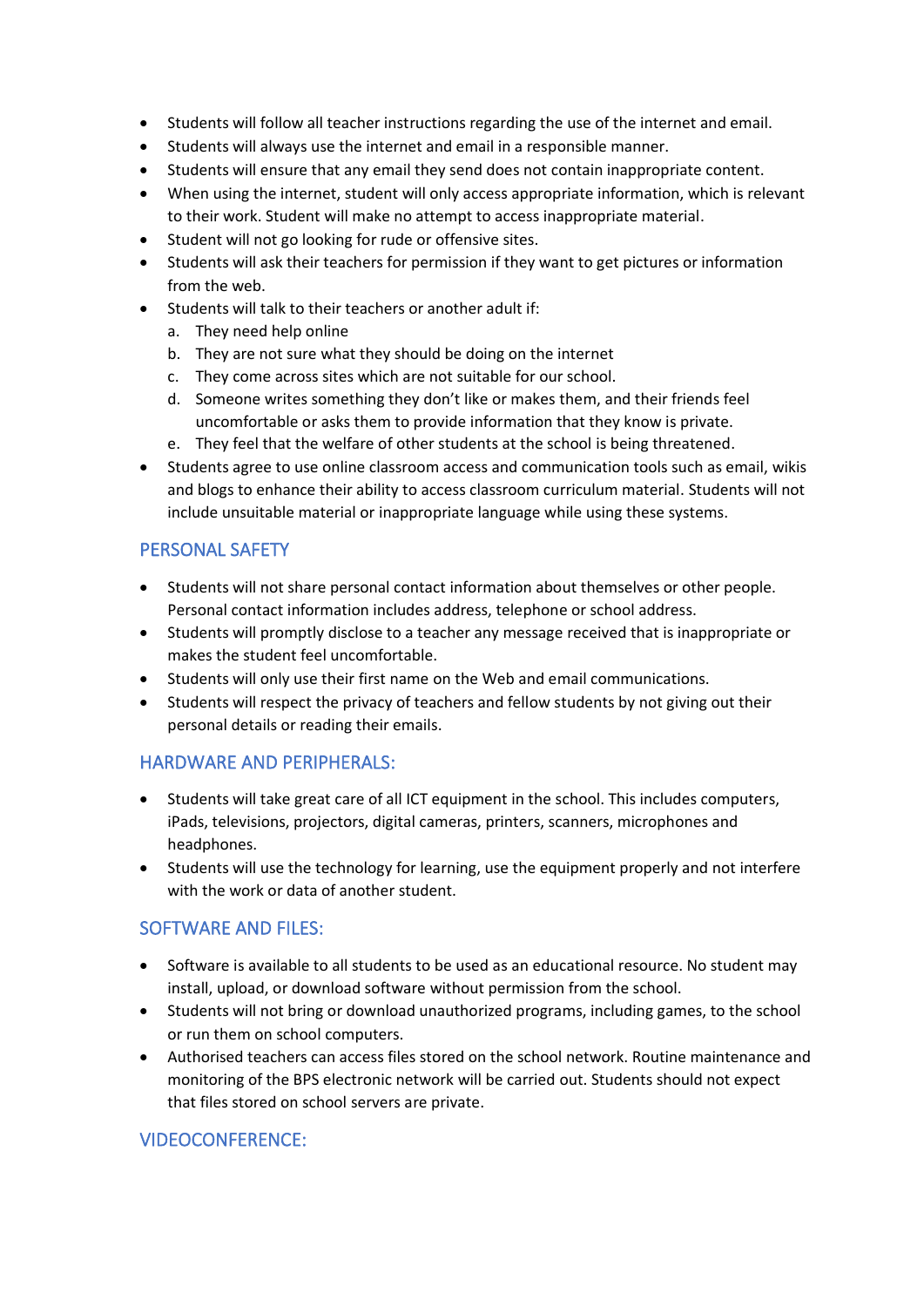- Video conferencing is a way that students can communicate with other students, speakers, museums, etc. from other parts of the country and the world., With video conferencing equipment, students can see, hear and speak with other students, speakers, museums, personnel, etc. in real time.
- Student's voices, physical presence and participation in video conference are transmitted to participating sites during each session. Rules and procedures relate to acceptable use and behaviour by students applying during all Video Conference sessions.

# MOBILE DEVICES (E.G., IPADS)

- Students will only use the device for learning purposes as directed by their teacher.
- Student will act responsibly and not use the device to find, create or send information that might be harmful, inappropriate or hurtful.
- When using mobile device as a camera student will:
	- a. Only take photos and record sound or video when it is part of a class or lesson
	- b. Seek permission from individuals involve before taking photos, recording sound or videoing them (including teachers)
	- c. Seek teacher permission before uploading nay content to websites (e.g., blogs)

This acceptable use policy for mobile devices also applies to students during school excursions, camps, and extra curricula activities.

#### **Failure to adhere to this ICT Acceptable Use Policy will result in the student forfeiting their privilege to be part of the Bundoora Primary School electronic network.**

### POLICY REVIEW AND APPROVAL

| Policy last reviewed       | December 9th 2021 |
|----------------------------|-------------------|
| Approved by                | Principal         |
| Next scheduled review date | December 2022     |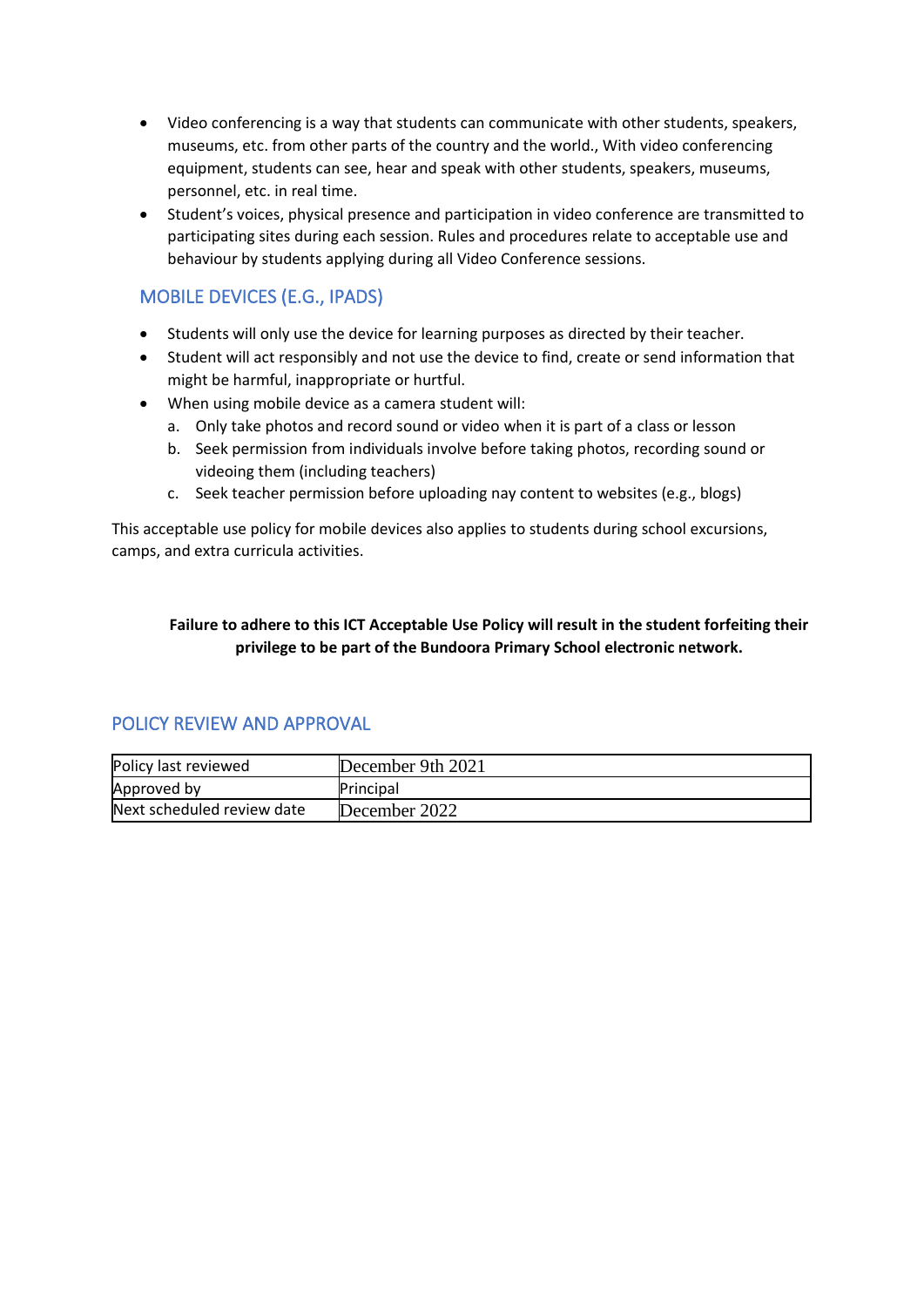Appendix 1



#### **Bundoora Primary School**

#### **ICT acceptable use policy consent form**

| <b>Student Section:</b> |        |  |
|-------------------------|--------|--|
| <b>Student Name:</b>    | Grade: |  |

I have read the Bundoora Primary School **ICT Acceptable Use Policy** document. I agree to follow the rules contained in this policy.

I understand that failure to follow this **ICT Acceptable Use Policy** will result in me forfeiting my privilege to be part of the Bundoora Primary School electronic network.

**Student signature: \_\_\_\_\_\_\_\_\_\_\_\_\_\_\_\_\_\_\_\_\_\_\_\_\_\_\_\_\_\_\_\_\_\_\_\_\_\_**

#### **Parent/Guardian Section:**

I have read the Bundoora Primary School **ICT Acceptable Use Policy** document. I agree to follow the rules contained in this policy.